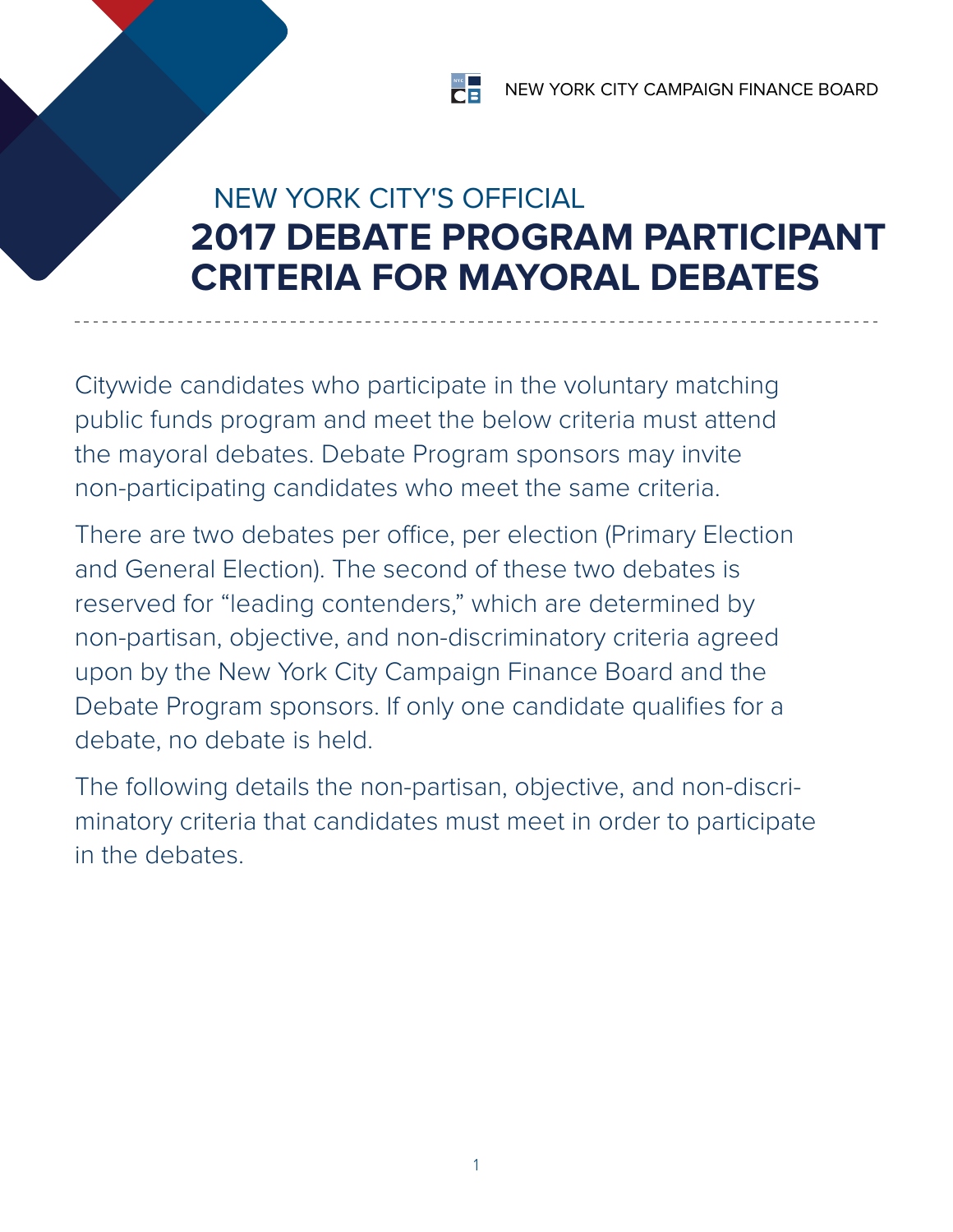# **First Primary Election Debate**

- ◆ Must be on the ballot as of the date of the Debate<sup>1</sup> AND
- ♦ Must meet all minimum criteria under the Campaign Finance Act ("the Act") <sup>2</sup>**AND**
- $\bullet$  Must have raised and spent 2.5% of the expenditure limit for Mayor (\$174,225) in compliance with the Act as reflected in the last filing statement prior to the Debate, which must be filed by Friday, August 11, 2017.<sup>3</sup>

#### **Second Primary Election Debate (for "Leading Contenders")**

- ◆ Must be on the ballot as of the date of the Debate<sup>4</sup> AND
- ♦ Must meet all other minimum criteria under the Campaign Finance Act ("the Act")5 **AND**
	- (a) Must have raised and spent 2.5% of the expenditure limit for Mayor (\$174,225) in compliance with the Act as reflected in the last filing statement prior to the Debate, which must be filed by Friday, September 1, 2017<sup>6</sup>

#### **AND**

- (b) Must have received an endorsement from a citywide or statewide elected official or a federal elected official, who represents all or a portion of the area covered by the election<sup>7</sup>; **OR**
- (c) Must have received an endorsement from one or more membership organizations with a membership of over 250 members<sup>8</sup>; OR
- (d) Must have received significant media exposure in the 12 months preceding the election.<sup>9</sup>

3 Id.

- 5 Admin. Code § 3-709.5(5)(b)(i).
- 6 Id.
- 7 The CFB may require documentation from the candidate in order to make an eligibility determination.
- 8 The CFB may require documentation from the candidate in order to make an eligibility determination.
- 9 Significant media exposure requires at least 12 instances of the candidate's name on television, radio or in print media, in the general circulation area of the election. In order to make a determination of eligibility, the CFB may require documentation from the candidate that may include, but is not limited to, a recording of a television or radio appearance that features the candidate and/or features his or her name and/or a copy of a newspaper article discussing the candidate. However, any article or news piece that merely mentions the names of candidates does not qualify as an appearance.

<sup>1</sup> Admin. Code § 3-709.5(1)(a).

<sup>2</sup> Admin. Code § 3-709.5(5)(b)(i).

<sup>4</sup> Admin. Code § 3-709.5(1)(a).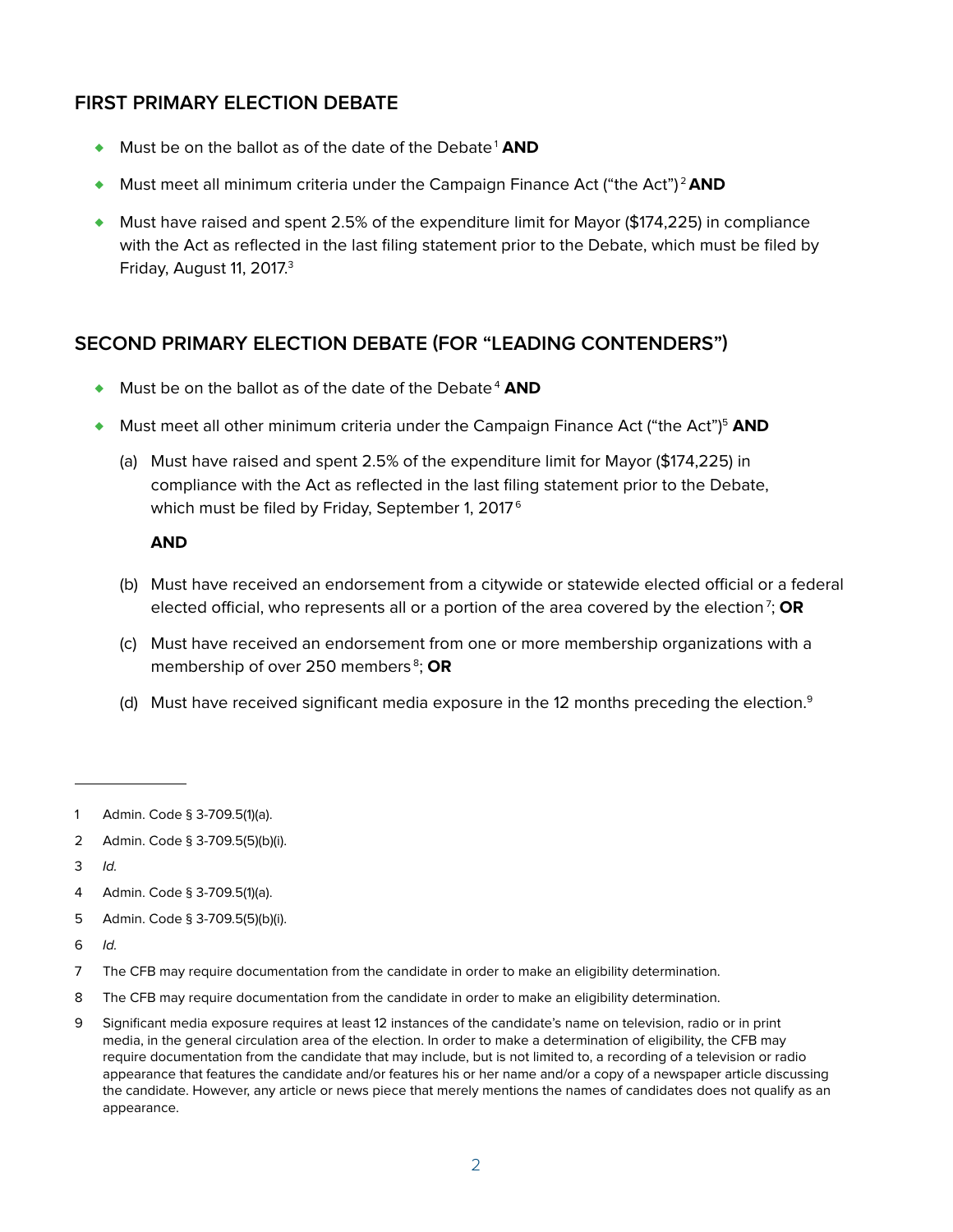### **First General Election Debate**

- ◆ Must be on the ballot as of the date of the Debate<sup>10</sup> AND
- ♦ Must meet all other minimum criteria under the Campaign Finance Act ("the Act") <sup>11</sup> **AND**
	- (a) Must have raised and spent \$500,000 in compliance with the Act as reflected in the last filing statement prior to the Debate, which must be filed by Friday, October 6, 201712 **OR**
	- (b) Must have raised and spent 2.5% of the expenditure limit for Mayor (\$174,225) in compliance with the Act as reflected in the last filing statement prior to the Debate, which must be filed by Friday, October 6, 2017 AND must have achieved at least 8%<sup>13</sup> in at least one of the following polls:
		- the most recent voter preference poll conducted by Marist, or
		- the most recent voter preference poll conducted by Quinnipiac

In order to be used in this Section (b), the poll must:

- have a margin of error of 4.5% or less,
- include all of the candidates on the ballot (for the election for which the poll is conducted) at the same time the poll is taken, and
- be conducted between the date of the ballot certification and Friday, October 13, 2017.

If no such poll exists, this Section (b) may not be used for Debate eligibility for any candidate and Section (a) will be used to determine Debate eligibility for all candidates on the ballot for the election for which the Debate is being conducted.

<sup>10</sup> Admin. Code § 3-709.5(1)(a).

<sup>11</sup> Admin. Code § 3-709.5(5)(b)(i).

<sup>12</sup> Id.

<sup>13</sup> A candidate will not be deemed to have achieved this threshold by adding the margin of error to his or her poll result. For example, a candidate who achieves 0.5% in a poll with a margin of error of 1.5% will not be deemed to have met the criteria of this Section (b).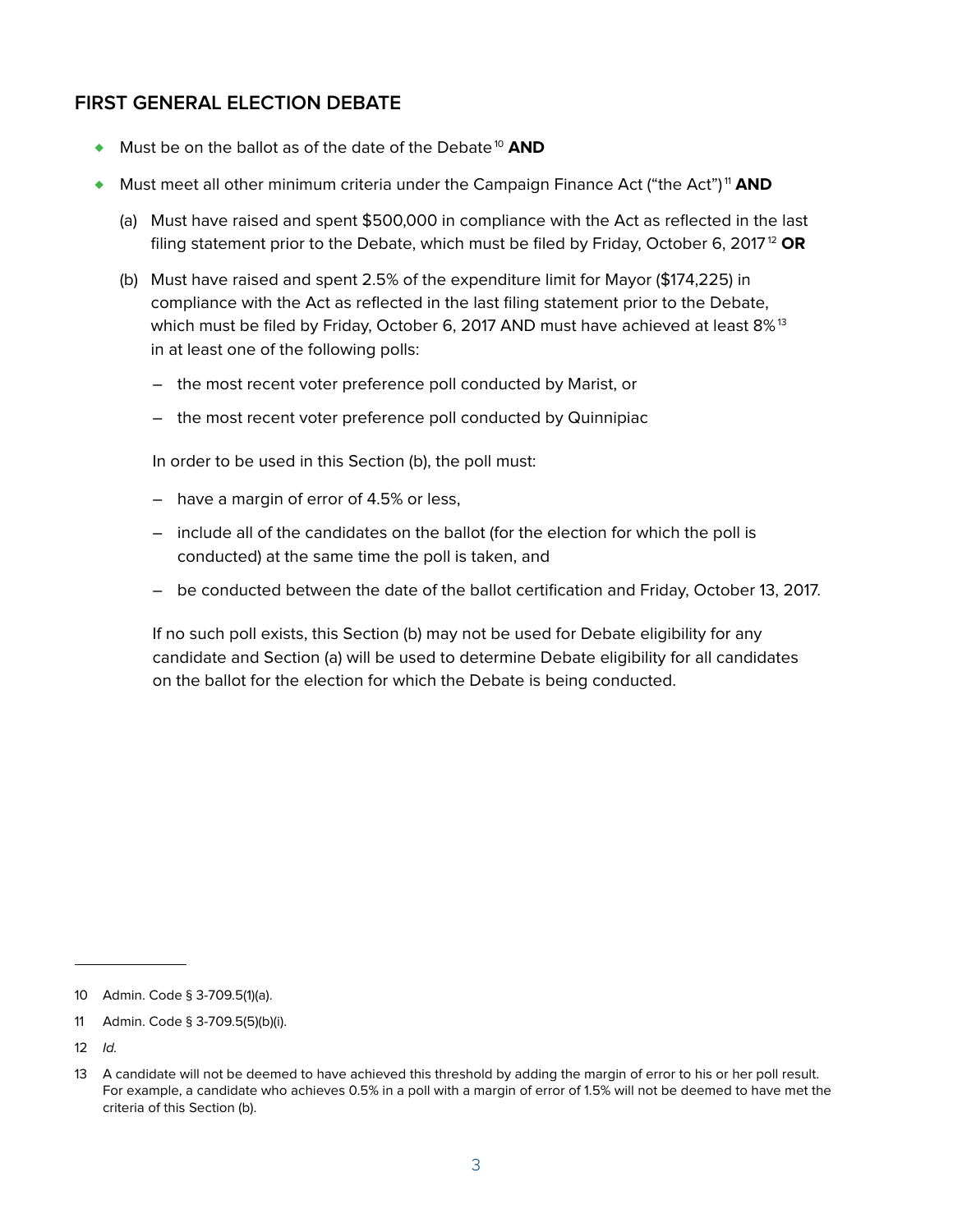# **Second General Election Debate (for "Leading Contenders")**

- ♦ Must be on the ballot as of the date of the Debate14 **AND**
- ♦ Must meet all other minimum criteria under the Campaign Finance Act ("the Act") <sup>15</sup> **AND**
	- (a) Must have raised and spent \$1,000,000 in compliance with the Act as reflected in the last filing statement prior to the Debate, which must be filed by Friday, October 27, 201716 **OR**
	- (b) Must have raised and spent 2.5% of the expenditure limit for Mayor (\$174,225) in compliance with the Act as reflected in the last filing statement prior to the Debate, which must be filed by Friday, October 27, 2017 AND must have achieved at least 15%<sup>17</sup> in at least one of the following polls:
		- the most recent voter preference poll conducted by Marist, or
		- the most recent voter preference poll conducted by Quinnipiac

In order to be used in this Section (b), the poll must:

- have a margin of error of 4.5% or less,
- include all of the candidates on the ballot (for the election for which the poll is conducted) at the same time the poll is taken, and
- be conducted between the date of the ballot certification and Friday, October 27, 2017.

If no such poll exists, this Section (b) may not be used for Debate eligibility for any candidate and Section (a) will be used to determine Debate eligibility for all candidates on the ballot for the election for which the Debate is being conducted.

<sup>14</sup> Admin. Code § 3-709.5(1)(a).

<sup>15</sup> Admin. Code § 3-709.5(5)(b)(i).

<sup>16</sup> Id.

<sup>17</sup> A candidate will not be deemed to have achieved this threshold by adding the margin of error to his or her poll result. For example, a candidate who achieves 0.5% in a poll with a margin of error of 1.5% will not be deemed to have met the criteria of this Section (b).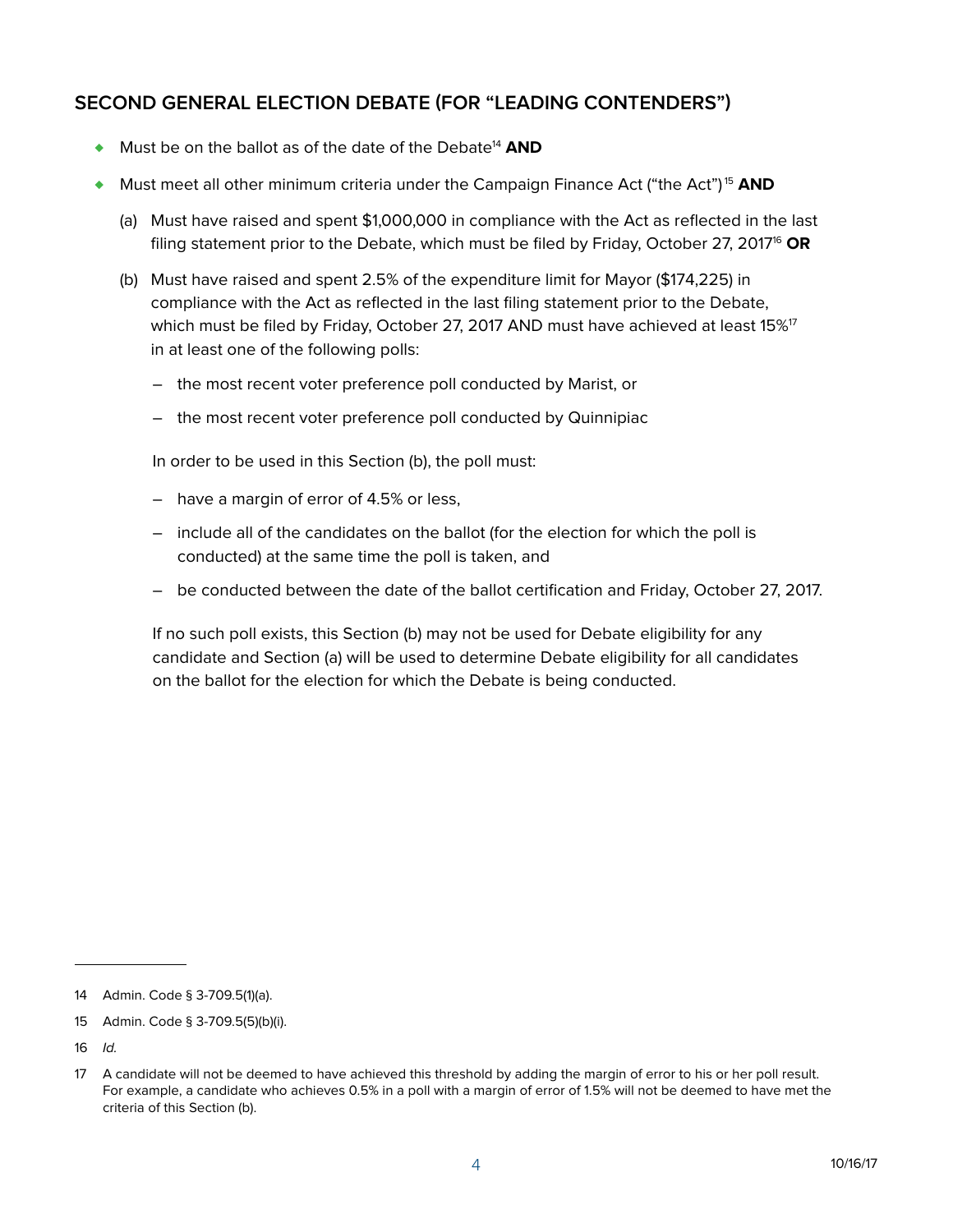# NEW YORK CITY'S OFFICIAL **2017 DEBATE PROGRAM PARTICIPANT CRITERIA FOR PUBLIC ADVOCATE DEBATES**

Citywide candidates who participate in the voluntary matching public funds program and meet the below criteria must attend the Public Advocate debates. Debate Program sponsors may invite non-participating candidates who meet the same criteria.

There are two debates per office, per election (Primary Election and General Election). The second of these two debates is reserved for "leading contenders," which are determined by non-partisan, objective, and non-discriminatory criteria agreed upon by the New York City Campaign Finance Board and the Debate Program sponsors. If only one candidate qualifies for a debate, no debate is held.

The following details the non-partisan, objective, and non-discriminatory criteria that candidates must meet in order to participate in the debates.

1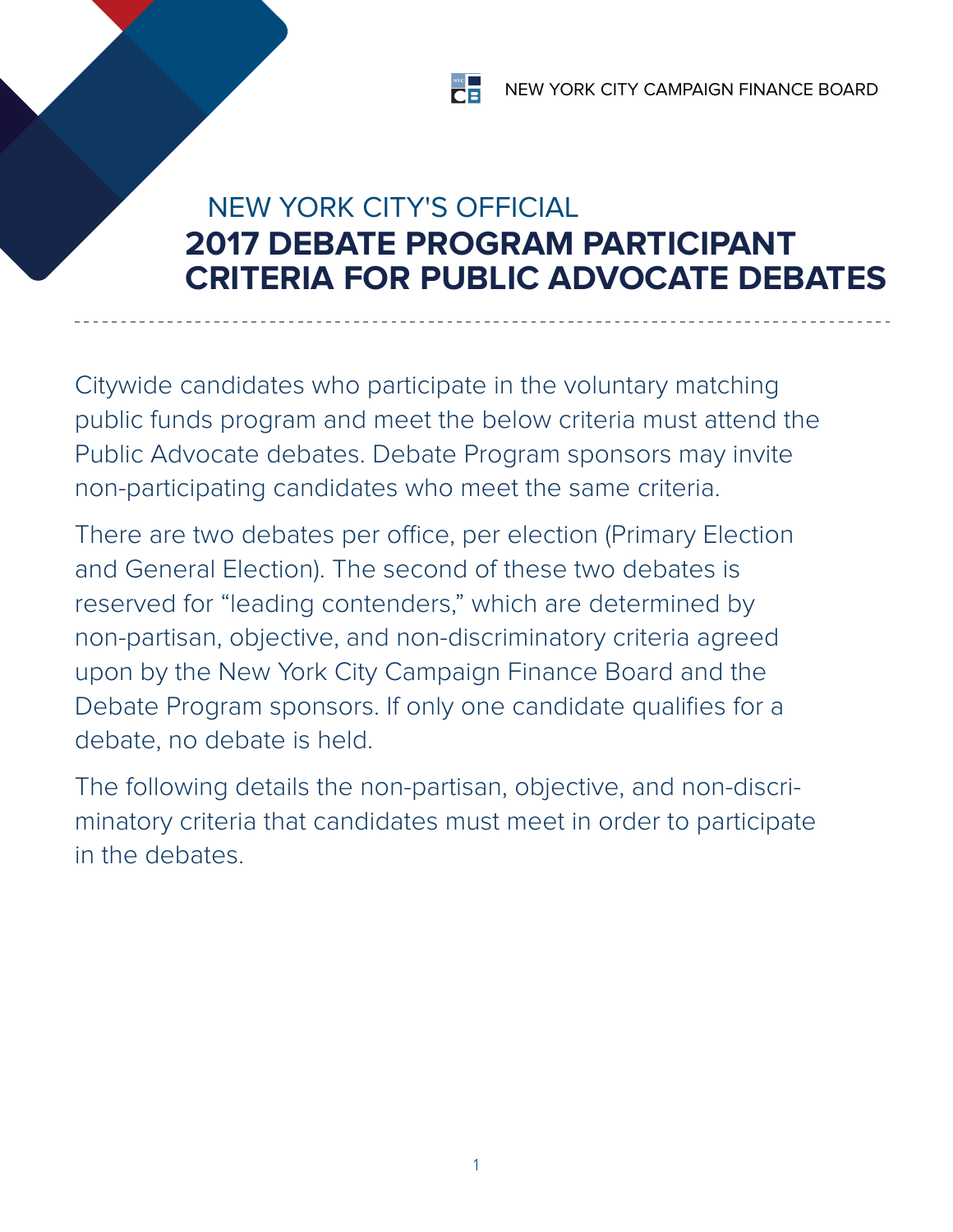# **First Primary Election Debate**

- ♦ Must be on the ballot as of the date of the Debate1 **AND**
- ♦ Must meet all other minimum criteria under the Act <sup>2</sup> **AND**
- ♦ Must have raised and spent 2.5% of the expenditure limit for Public Advocate (\$108,925) in compliance with the Act as reflected in the last filing statement prior to the Debate, which must be filed by Friday, August 11, 2017.<sup>3</sup>

#### **Second Primary Election Debate (for "Leading Contenders")**

- ◆ Must be on the ballot as of the date of the Debate<sup>4</sup> AND
- ♦ Must meet all other minimum criteria under the Act <sup>5</sup> **AND**
- ♦ Must have raised and spent \$125,000 in compliance with the Act as reflected in the last filing statement prior to the Debate, which must be filed by Friday, August 11, 2017.<sup>6</sup>

<sup>1</sup> Admin. Code § 3-709.5(1)(a).

<sup>2</sup> Admin. Code § 3-709.5(5)(b)(i).

<sup>3</sup> Id.

<sup>4</sup> Admin. Code § 3-709.5(1)(a).

<sup>5</sup> Admin. Code § 3-709.5(5)(b)(i).

<sup>6</sup> Id.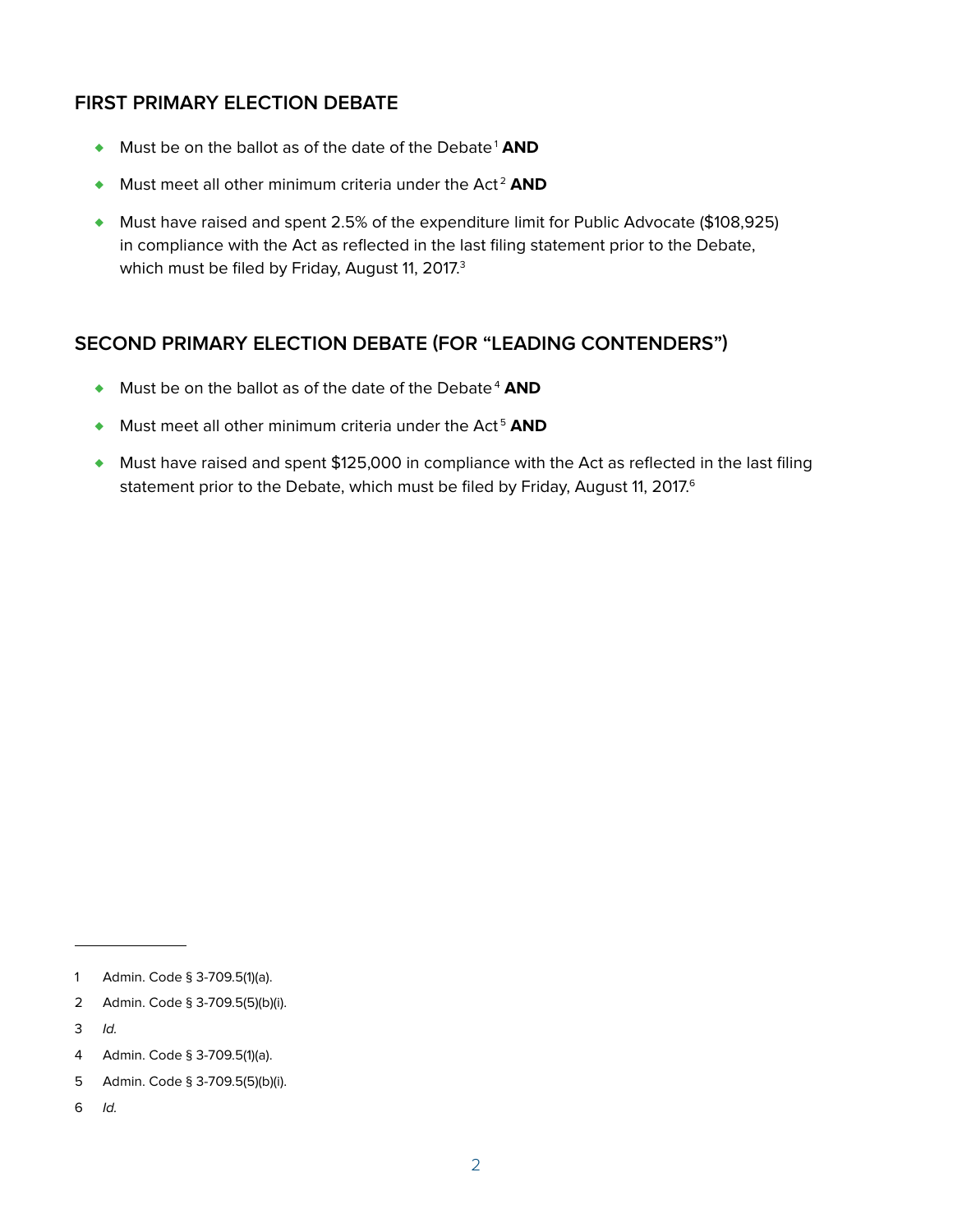# **First General Election Debate**

- ♦ Must be on the ballot as of the date of the Debate7 **AND**
- ♦ Must meet all other minimum criteria under the Act <sup>8</sup> **AND**
- ♦ Must have raised and spent 2.5% of the expenditure limit for Public Advocate (\$108,925) in compliance with the Act as reflected in the last filing statement prior to the Debate, which must be filed by Friday, October 6, 2017.<sup>9</sup>

# **Second General Election Debate (for "Leading Contenders")**

- ◆ Must be on the ballot as of the date of the Debate<sup>10</sup> AND
- ♦ Must meet all other minimum criteria under the Act <sup>11</sup> **AND**
- ♦ Must have met the criteria for the Public Advocate First General Election Debate **AND**
- $\blacklozenge$  Must have raised and spent 5% of the expenditure limit for Public Advocate (\$217,850) in compliance with the Act as reflected in the last filing date prior to the Debate, which must be filed by Friday, October 6, 2017.<sup>12</sup>

<sup>7</sup> Admin. Code § 3-709.5(1)(a).

<sup>8</sup> Admin. Code § 3-709.5(5)(b)(i).

<sup>9</sup> Id.

<sup>10</sup> Admin. Code § 3-709.5(1)(a).

<sup>11</sup> Admin. Code § 3-709.5(5)(b)(i).

<sup>12</sup> Id.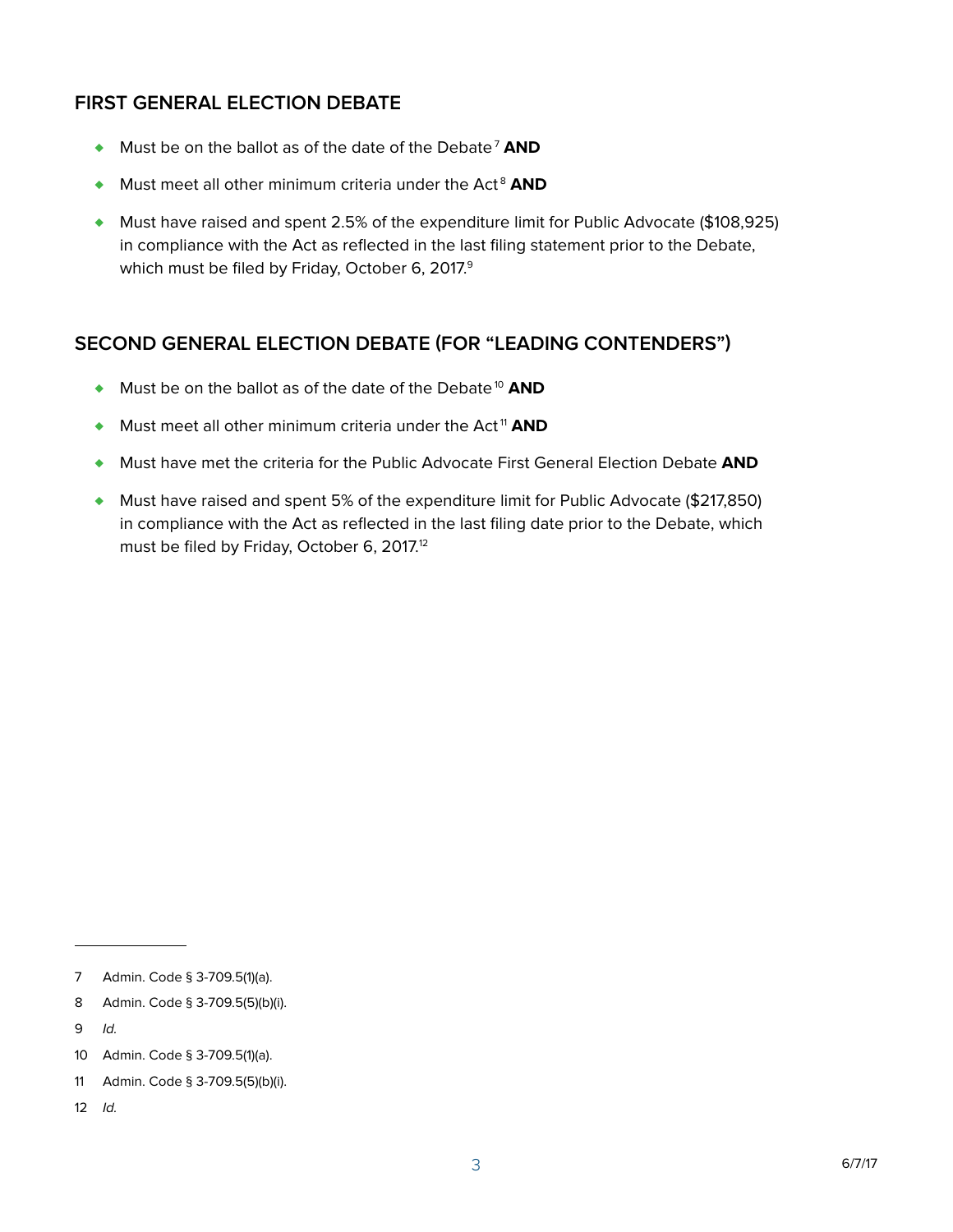# NEW YORK CITY'S OFFICIAL **2017 DEBATE PROGRAM PARTICIPANT CRITERIA FOR COMPTROLLER DEBATES**

Citywide candidates who participate in the voluntary matching public funds program and meet the below criteria must attend the Comptroller debates. Debate Program sponsors may invite non‑participating candidates who meet the same criteria.

There are two debates per office, per election (Primary Election and General Election). The second of these two debates is reserved for "leading contenders," which are determined by non‑partisan, objective, and non-discriminatory criteria agreed upon by the New York City Campaign Finance Board and the Debate Program sponsors. If only one candidate qualifies for a debate, no debate is held.

The following details the non-partisan, objective, and non-discriminatory criteria that candidates must meet in order to participate in the Comptroller debates.

1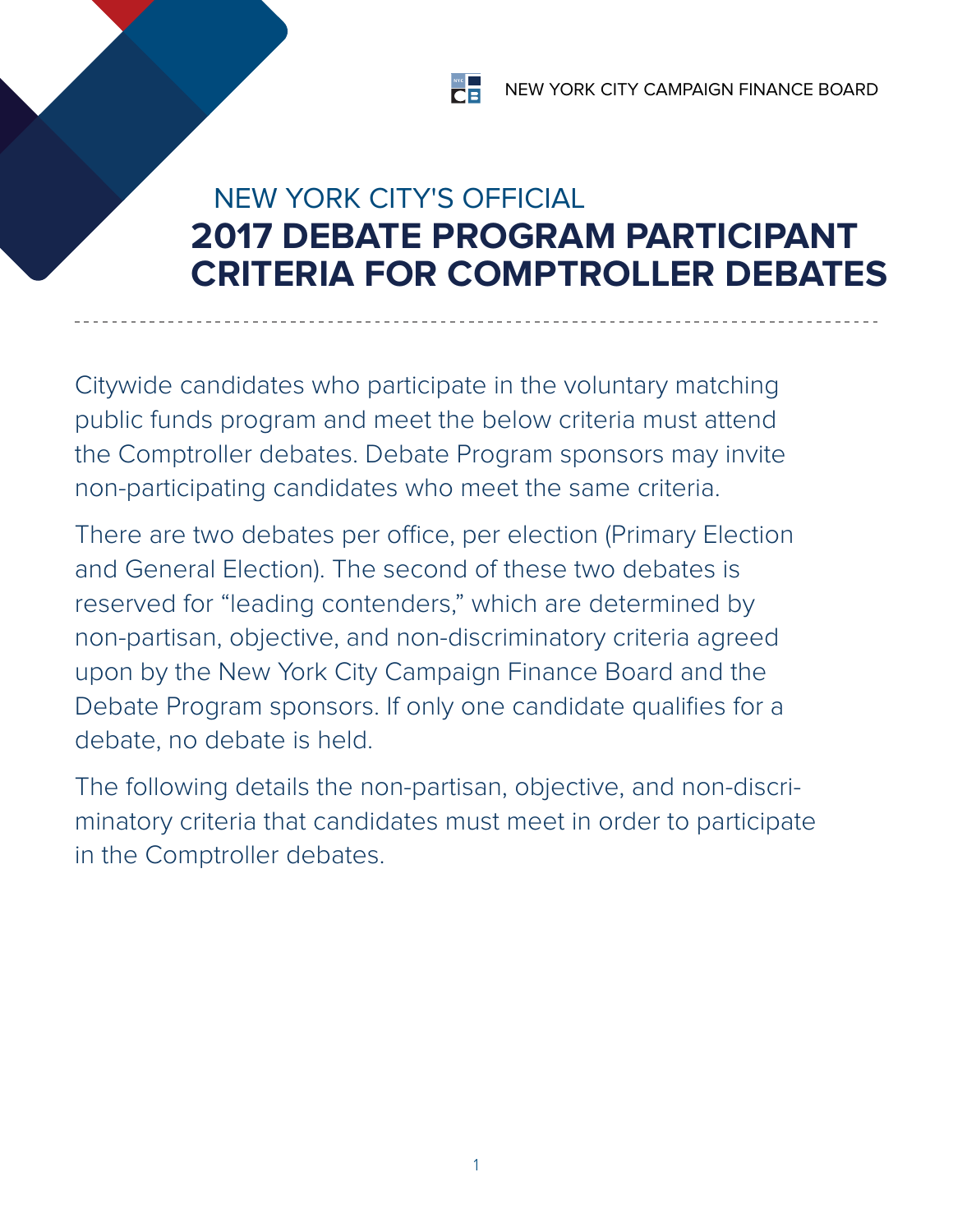# **First Primary Election Debate**

- ♦ Must be on the ballot as of the date of the Debate1 **AND**
- ♦ Must meet all other minimum criteria under the Act <sup>2</sup> **AND**
- ♦ Must have raised and spent 2.5% of the expenditure limit for Comptroller (\$108,925) in compliance with the Act as reflected in the last filing statement date prior to the Debate, which must be filed by Friday, August 11, 2017 $^{\rm 3}$ .

#### **Second Primary Election Debate (for "Leading Contenders")**

- ◆ Must be on the ballot as of the date of the Debate<sup>4</sup> AND
- ♦ Must meet all other minimum criteria under the Act <sup>5</sup> **AND**
- ♦ Must have raised and spent \$125,000 in compliance with the Act as reflected in the last filing statement prior to the Debate, which must be filed by Friday, September 1, 2017.<sup>6</sup>

6 Id.

<sup>1</sup> Admin. Code § 3-709.5(1)(a).

<sup>2</sup> Admin. Code § 3-709.5(5)(b)(i).

<sup>3</sup> Id.

<sup>4</sup> Admin. Code § 3-709.5(1)(a).

<sup>5</sup> Admin. Code § 3-709.5(5)(b)(i).